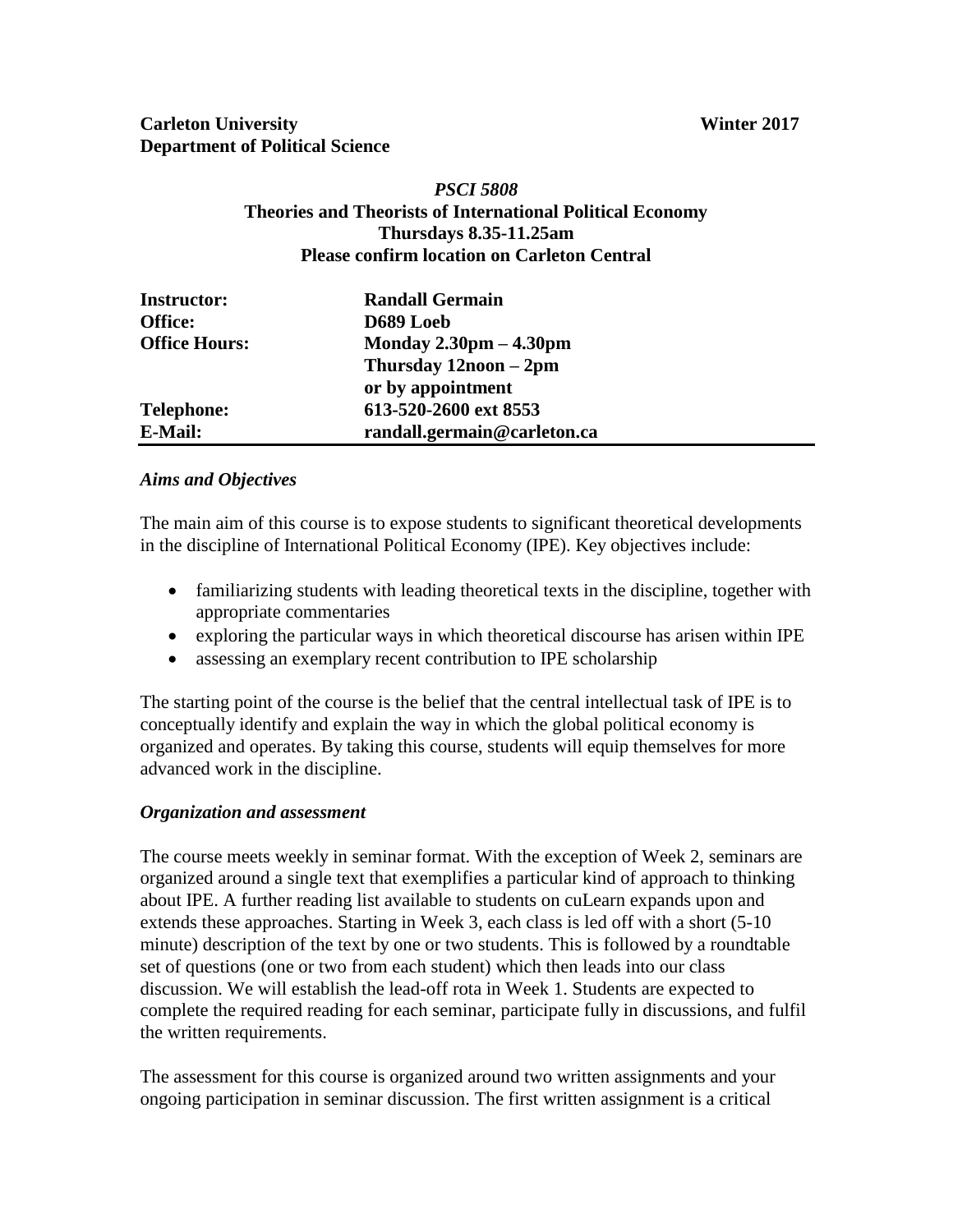review essay (maximum 2000 words) of one of the authors we examine between Weeks 3 and 11. The essay is to be submitted to the appropriate cuLearn assignment dropbox by the second Monday following the discussion in the seminar. This critical review essay should include secondary material as appropriate.

The second written assignment is a research essay (maximum 5000 words). This essay is a critical examination of an approved topic chosen in consultation with the course director, and related in some way to the themes of the course. You must prepare a 500 word outline containing the title, research question, the organization of the paper, an indication of some of the relevant literature, a summary of the argument and a select bibliography in order to secure approval from the instructor. The outline is due on **Monday February 27th**, while the completed research paper is due on **Monday April**  10<sup>th</sup>. Both the outline and the essay are to be submitted via the appropriate assignment dropbox on cuLearn.

Please note that unless alternative arrangements are made, late papers will be penalized at a rate of **3% per day** including weekends. For the purposes of assessing penalties, the due date ends at 11.55pm on the specified day.

Assessment is based on the following:

| 30% | oral participation                | ongoing                    |
|-----|-----------------------------------|----------------------------|
| 20% | short paper                       | variable due dates         |
| 50% | research paper                    | due April 10 <sup>th</sup> |
|     | (includes research paper outline) | due February 27th          |

#### *COURSE TEXTS*

We read a book a week in this course, some of which you may want to purchase and some not. Given the many different ways students have of obtaining texts, I have left the question of purchasing books entirely up to you. If you are going to acquire them, however, please give yourself enough lead time for your purchase to arrive in time.

#### *COURSE OUTLINE*

#### **WEEK 1 January 5** *Introduction*

Course structure, assessment, principal themes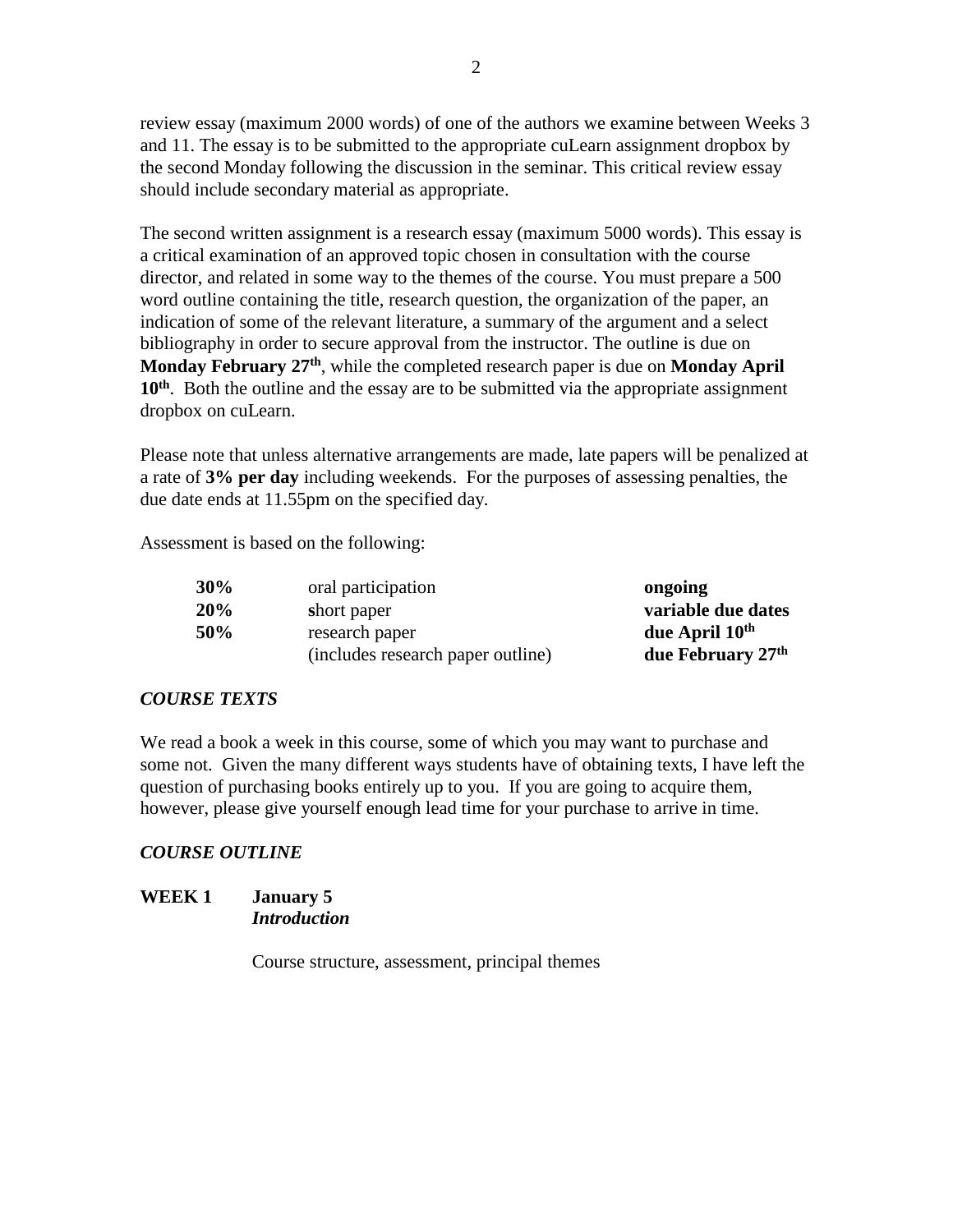## **WEEK 2 January 12** *IPE: a brief survey*

- Peter Katzenstein, Robert Keohane and Stephen Krasner, "*International Organization* and the Study of World Politics", *International Organization*, Vol. 52, no. 4 (1998): 645-85.
- Geoffrey Underhill, "State, market and global political economy: genealogy of an inter-(?)discipline", *International Affairs*, Vol. 76, no. 4 (2000): 805-24.
- Craig Murphy and Douglas Nelson, "International political economy: a tale of two heterodoxies", *British Journal of Politics and International Relations*, Vol. 3, no. 3 (2001): 393-412.
- Benjamin Cohen, "The Transatlantic Divide: why are American and British IPE so different," *Review of International Political Economy*, Vol. 14, no. 2 (2007): 197-219.

## **WEEK 3 January 19**

*Liberalism and interdependence*

Richard Cooper, *The Economics of Interdependence*. (1968)

## **WEEK 4 January 26** *Realism and international economic order*

Robert Gilpin, *The Political Economy of International Relations.* (1987)

## **WEEK 5 February 2** *Iconoclastic realism and structural power*

Susan Strange, *Authority and Markets: Susan Strange's writings on international political economy* (Roger Tooze and Christopher May, eds). (2000)

# **WEEK 6 February 9** *Open Economy Politics and international cooperation*

Robert Bates, *Open-Economy Politics: the political economy of the world coffee trade* (1997)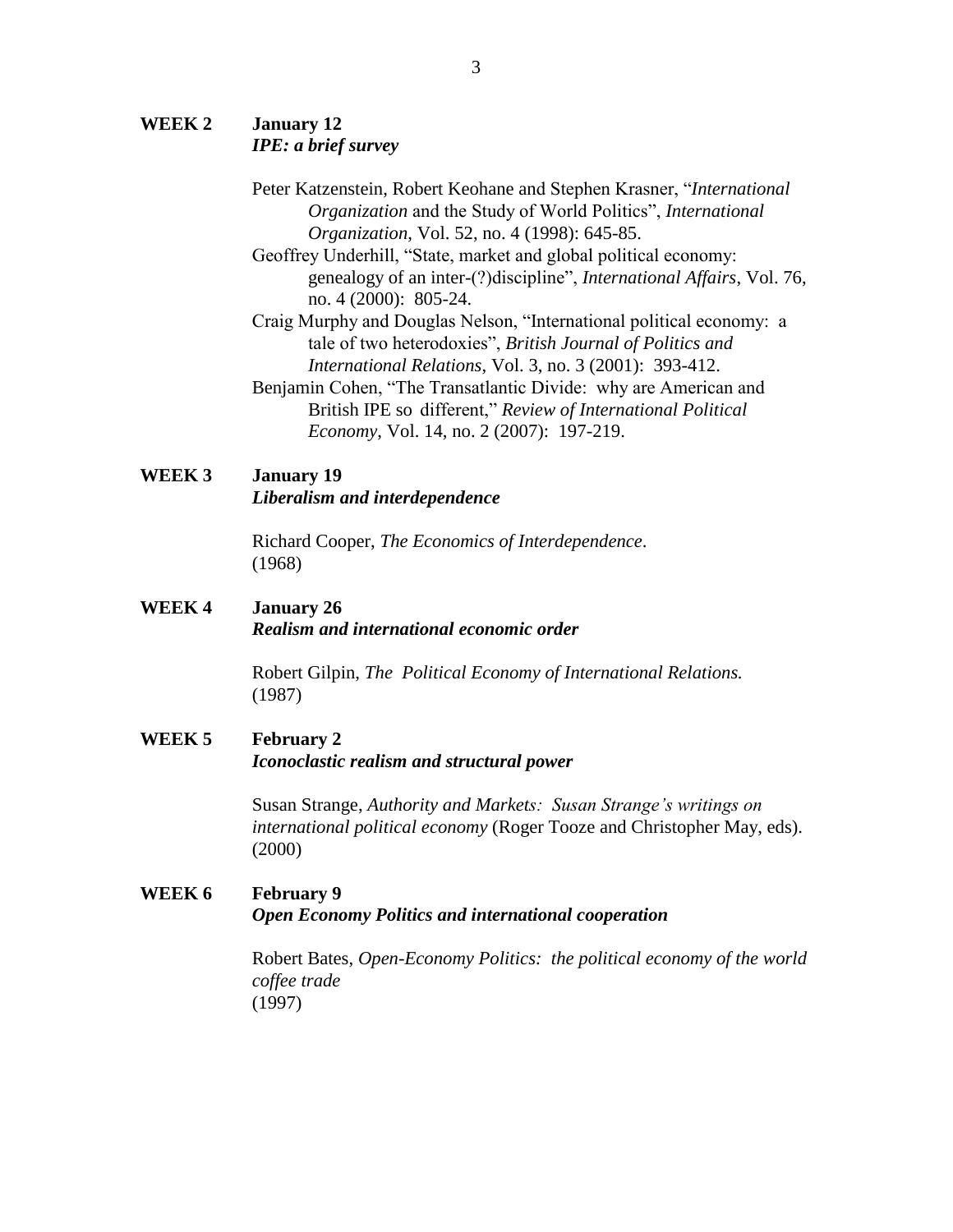## **Week 7 February 16** *Constructivist IPE and the problem of rules* John Ruggie, *Creating the World Polity*. (1998)

#### **February 23 (NO CLASS: READING WEEK)**

#### **WEEK 8 March 2**

*Feminist / Post-structural IPE and representations of finance* Marieke de Goede, *Virtue, Fortune and Faith: a genealogy of finance* (2005)

## **WEEK 9 March 9** *Historical IPE and the evolution of global capitalism*

Fernand Braudel, *Civilization and Capitalism, 14th – 18th centuries, Vol. 3: The Perspective of the World* (1984)

#### **Week 10 March 16**

*Historical materialism and world order*

Craig Murphy, *International Organization and Industrial Change*. (1994)

## **MARCH 23 NO CLASS (INSTRUCTOR AWAY AT CONFERENCE)**

#### **WEEK 11 March 30**

*New Marxism and global empire*

Leo Panitch and Sam Gindin, *The Making of Global Capitalism: the political economy of American empire.* (2012)

## **WEEK 12 April 6** *Recent Scholarship: debt and capitalism*

Sandy Brian Hager, *Public Debt, Inequality, and Power: The Making of a Modern Debt State*. (2016)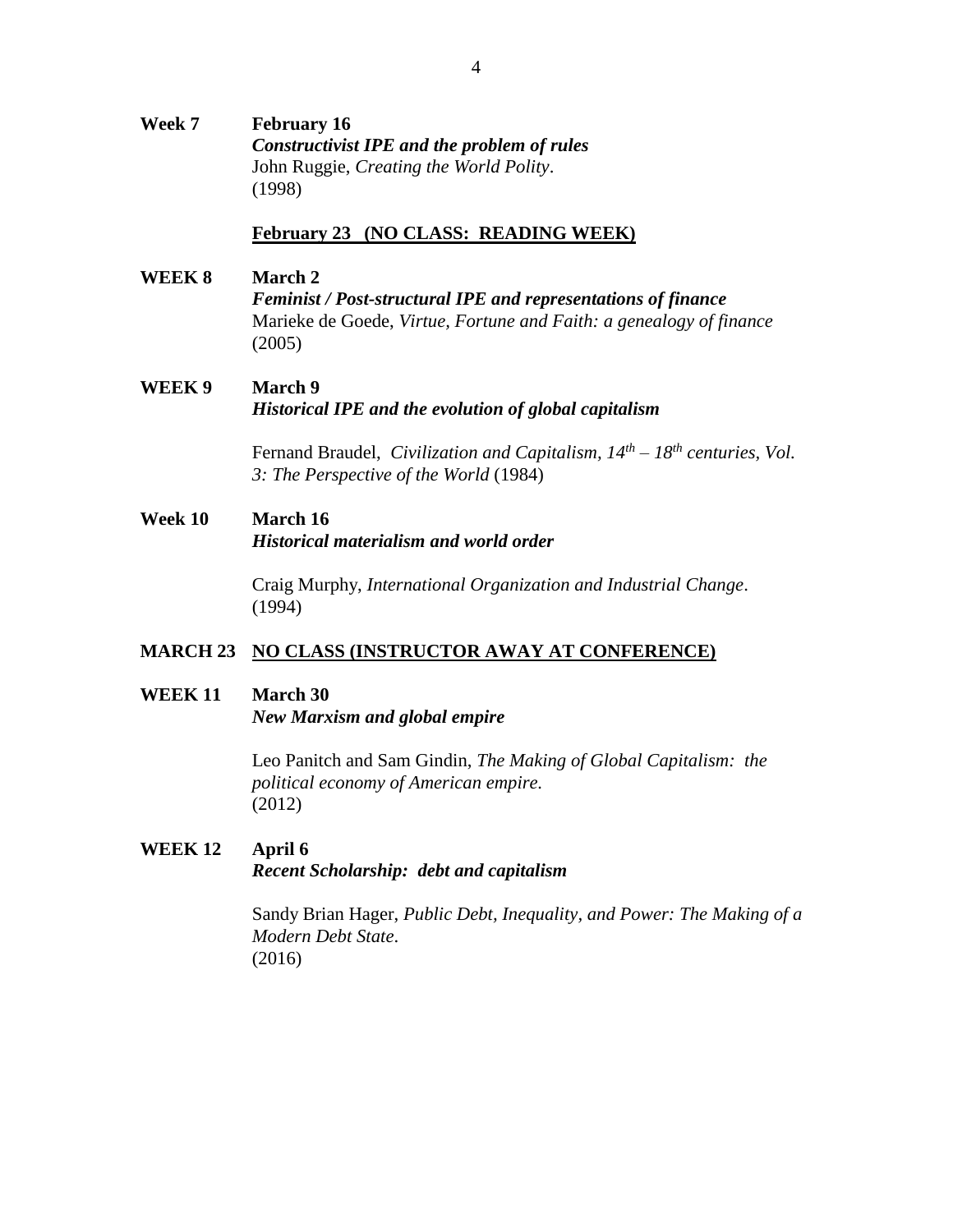#### **Academic Accommodations**

The Paul Menton Centre for Students with Disabilities (PMC) provides services to students with Learning Disabilities (LD), psychiatric/mental health disabilities, Attention Deficit Hyperactivity Disorder (ADHD), Autism Spectrum Disorders (ASD), chronic medical conditions, and impairments in mobility, hearing, and vision. If you have a disability requiring academic accommodations in this course, please contact PMC at 613-520-6608 or [pmc@carleton.ca](mailto:pmc@carleton.ca) for a formal evaluation. If you are already registered with the PMC, contact your PMC coordinator to send me your *Letter of Accommodation* at the beginning of the term, and no later than two weeks before the first in-class scheduled test or exam requiring accommodation (*if applicable*). After requesting accommodation from PMC, meet with me to ensure accommodation arrangements are made. Please consult the PMC website for the deadline to request accommodations for the formally-scheduled exam (*if applicable*).

**For Religious Observance:** Students requesting accommodation for religious observances should apply in writing to their instructor for alternate dates and/or means of satisfying academic requirements. Such requests should be made during the first two weeks of class, or as soon as possible after the need for accommodation is known to exist, but no later than two weeks before the compulsory academic event. Accommodation is to be worked out directly and on an individual basis between the student and the instructor(s) involved. Instructors will make accommodations in a way that avoids academic disadvantage to the student. Instructors and students may contact an Equity Services Advisor for assistance (www.carleton.ca/equity).

**For Pregnancy:** Pregnant students requiring academic accommodations are encouraged to contact an Equity Advisor in Equity Services to complete a *letter of accommodation*. Then, make an appointment to discuss your needs with the instructor at least two weeks prior to the first academic event in which it is anticipated the accommodation will be required.

**Plagiarism:** The University Senate defines plagiarism as "presenting, whether intentional or not, the ideas, expression of ideas or work of others as one's own." This can include:

- reproducing or paraphrasing portions of someone else's published or unpublished material, regardless of the source, and presenting these as one's own without proper citation or reference to the original source;
- submitting a take-home examination, essay, laboratory report or other assignment written, in whole or in part, by someone else;
- using ideas or direct, verbatim quotations, or paraphrased material, concepts, or ideas without appropriate acknowledgment in any academic assignment;
- using another's data or research findings;
- failing to acknowledge sources through the use of proper citations when using another's works and/or failing to use quotation marks;
- handing in "substantially the same piece of work for academic credit more than once without prior written permission of the course instructor in which the submission occurs.

Plagiarism is a serious offence which cannot be resolved directly with the course's instructor. The Associate Deans of the Faculty conduct a rigorous investigation, including an interview with the student, when an instructor suspects a piece of work has been plagiarized. Penalties are not trivial. They may include a mark of zero for the plagiarized work or a final grade of "F" for the course.